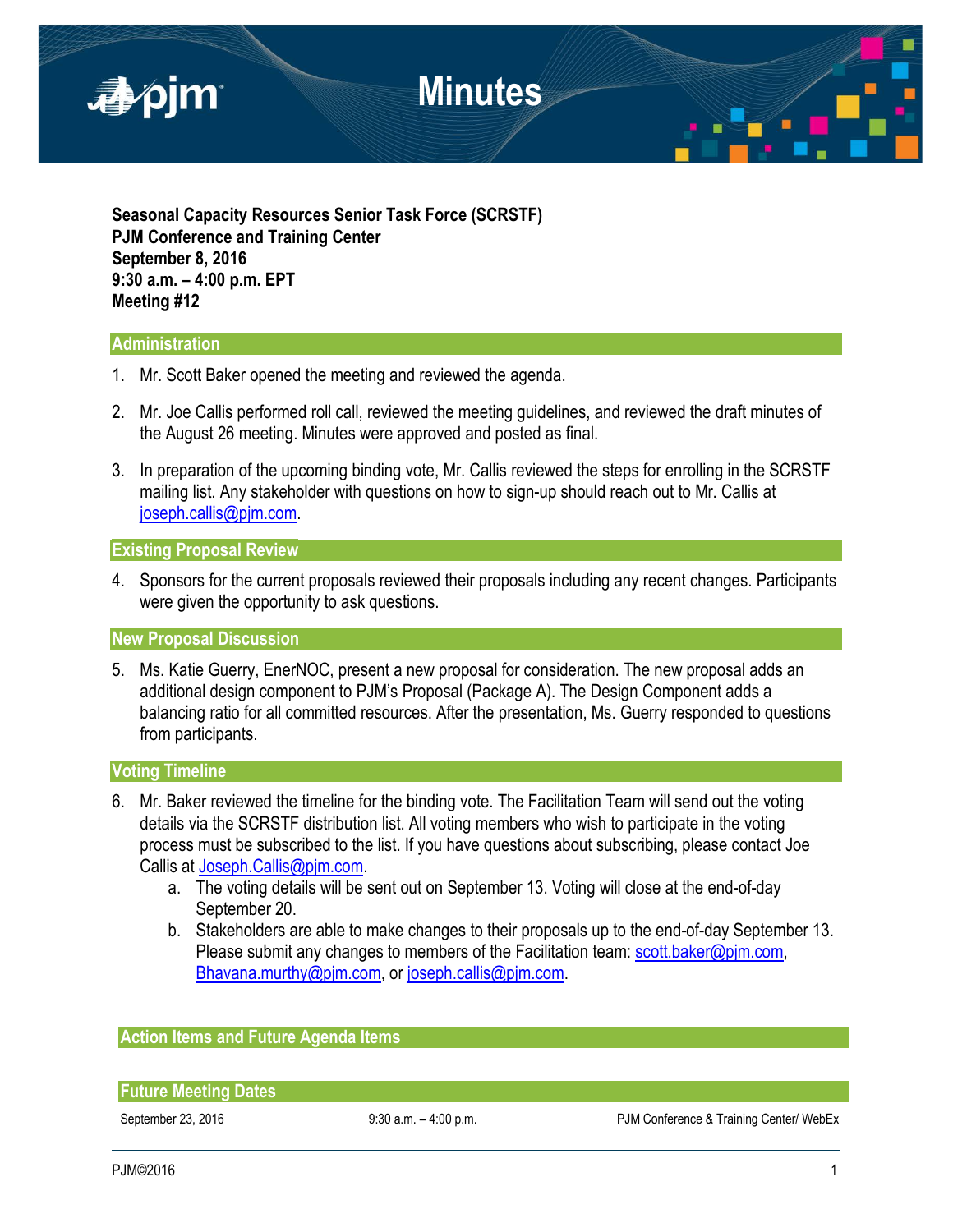

October 14, 2016 <br>October 26, 2016 **9:30 a.m.** – 4:00 p.m. PJM Conference & Training Center/ WebEx<br>PJM Conference & Training Center/ WebEx October 26, 2016 9:30 a.m. – 4:00 p.m.<br>
9:30 a.m. – 4:00 p.m. PJM Conference & Training Center/ WebEx<br>
PJM Conference & Training Center/ WebEx November 16, 2016 9:30 a.m. – 4:00 p.m. PJM Conference & Training Center/ WebEx<br>November 29, 2016 9:30 a.m. – 4:00 p.m. PJM Conference & Training Center/ WebEx November 29, 2016 9:30 a.m. – 4:00 p.m. PJM Conference & Training Center/ WebEx<br>December 19, 2016 9:30 a.m. – 4:00 p.m. PJM Conference & Training Center/ WebEx PJM Conference & Training Center/ WebEx

Author: J. Callis

## **In Attendance (In Person)**

| <b>Last Name</b> | <b>First</b><br><b>Name</b> | Company                                  | Sector                    |
|------------------|-----------------------------|------------------------------------------|---------------------------|
| <b>Baker</b>     | Scott                       | PJM Interconnection, LLC                 | Not Applicable            |
| Barker           | Jason                       | Exelon Business Services Company, LLC    | <b>Transmission Owner</b> |
| Berner           | Aaron                       | PJM Interconnection, LLC                 | Not Applicable            |
| Bhavaraju        | Murty                       | PJM Interconnection, LLC                 | Not Applicable            |
| <b>Bruce</b>     | Susan                       | McNees Wallace & Nurick LLC              | Not Applicable            |
| Bruno            | Patrick                     | PJM Interconnection, LLC                 | Not Applicable            |
| Callis           | Joe                         | PJM Interconnection, LLC                 | Not Applicable            |
| Campbell         | <b>Bruce</b>                | EnergyConnect, Inc.                      | Other Supplier            |
| Chen             | Jennifer                    | Natural Resources Defense Council        | Not Applicable            |
| Ciabattoni       | Joe                         | PJM Interconnection, LLC                 | Not Applicable            |
| Fabiano          | Janell                      | PJM Interconnection, LLC                 | Not Applicable            |
| Fitch            | Neal                        | NRG Power Marketing LLC                  | <b>Generation Owner</b>   |
| Griffiths        | Dan                         | <b>Consumer Advocates of PJM States</b>  | Not Applicable            |
| Guerry           | Katie                       | EnerNOC, Inc.                            | Other Supplier            |
| Hendrzak         | Chantal                     | PJM Interconnection, LLC                 | Not Applicable            |
| Johnson          | Carl                        | Customized Energy Solutions, Ltd.*       | Not Applicable            |
| Kauffman         | <b>Brian</b>                | <b>NRG Curtailment Solutions</b>         | Other Supplier            |
| Keech            | Adam                        | PJM Interconnection, LLC                 | Not Applicable            |
| Kilgallen        | Kevin                       | Iberdrola                                | <b>Generation Owner</b>   |
| Kogut            | George                      | New York Power Authority                 | Other Supplier            |
| Langbein         | Pete                        | PJM Interconnection, LLC                 | Not Applicable            |
| Lyser            | Shelly                      | Rockland Electric Company                | <b>Transmission Owner</b> |
| Marzewski        | Skyler                      | Monitoring Analytics, LLC                | Not Applicable            |
| Melnyk           | Markian                     | Atlantic Grid Operations A, LLC          | Other Supplier            |
| O'Connell        | Robert                      | Main Line Electricity Market Consultants | Not Applicable            |
| Rutigliano       | Tom                         | Achieving Equilibrium LLC                | Other Supplier            |
| Scheidecker      | Paul                        | PJM Interconnection, LLC                 | Not Applicable            |
| Stadelmeyer      | Rebecca                     | PJM Interconnection, LLC                 | Not Applicable            |
| Tribulski        | Jennifer                    | PJM Interconnection, LLC                 | Not Applicable            |
| Whitehead        | Jeffrey                     | Direct Energy Business Marketing, LLC    | Other Supplier            |
| Wilson           | James                       | <b>Wilson Energy Economics</b>           | Not Applicable            |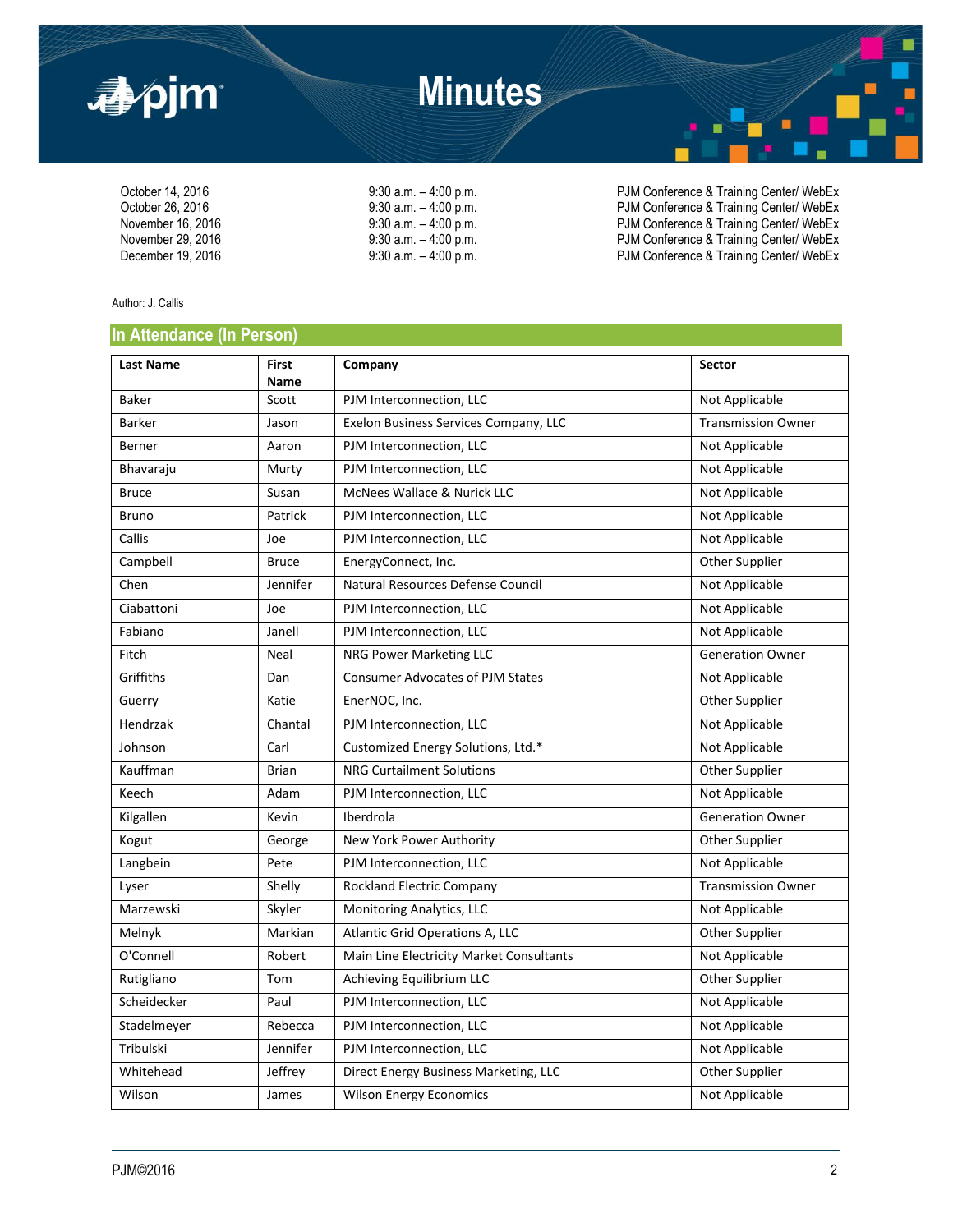

**Minutes**

# **In Attendance (WebEx / Teleconference)**

| <b>Last Name</b>          | <b>First Name</b> | Company                                        | Sector                      |
|---------------------------|-------------------|------------------------------------------------|-----------------------------|
| Bloom                     | David             | <b>Baltimore Gas and Electric Company</b>      | <b>Transmission Owner</b>   |
| Bolan                     | Martin            | FirstEnergy Solutions Corp.                    | <b>Transmission Owner</b>   |
| <b>Britt</b>              | Debbie            | North Carolina Electric Membership Corporation | <b>Electric Distributor</b> |
| Canter                    | David             | Appalachian Power Company                      | <b>Transmission Owner</b>   |
| Carmean                   | Gregory           | OPSI                                           | Not Applicable              |
| Carroll                   | Rebecca           | PJM Interconnection, LLC                       | Not Applicable              |
| Chocarro<br>Aguirrebengoa | Iker              | E.ON Climate & Renewables North America, Inc.  | <b>Generation Owner</b>     |
| Cox                       | Jason             | Dynegy Power Marketing, Inc.                   | <b>Generation Owner</b>     |
| Cummings                  | <b>Brigid</b>     | PJM Interconnection, LLC                       | Not Applicable              |
| Currier                   | Jeff              | Dominion Virginia Power                        | Not Applicable              |
| Dickson                   | Douglas           | New Jersey Board of Public Utilities           | Not Applicable              |
| Domian                    | Christin          | Mitsubishi Electric Power Products Inc.        | Not Applicable              |
| Doremus                   | Steven            | EnerNOC, Inc.                                  | Other Supplier              |
| Erffmeyer                 | Jack              | Citizen Utility Board                          | Not Applicable              |
| Falin                     | Tom               | PJM Interconnection, LLC                       | Not Applicable              |
| Farber                    | John              | DE Public Service Commission                   | Not Applicable              |
| Fecho                     | Thomas            | Indiana Michigan Power Company                 | <b>Transmission Owner</b>   |
| Feierabend                | <b>Rick ES</b>    | Dominion Virginia Power                        | Not Applicable              |
| Feldman                   | <b>Brett</b>      | Navigant Consulting, Inc.                      | Not Applicable              |
| Feliks                    | Kent              | <b>AEP</b>                                     | <b>Transmission Owner</b>   |
| Filomena                  | Guy               | Customized Energy Solutions, Ltd.*             | Not Applicable              |
| Gebolys                   | Debbie            | Public Utilities Commission of Ohio (The)      | Not Applicable              |
| Gledhill                  | Andrew            | PJM Interconnection, LLC                       | Not Applicable              |
| Greening                  | Michele           | Talen Energy Marketing, LLC                    | <b>Generation Owner</b>     |
| Greiner                   | Gary              | PSEG Energy Resources and Trade LLC            | Other Supplier              |
| Hagaman                   | <b>Derek</b>      | <b>GT Power Group</b>                          | Not Applicable              |
| Hamilton                  | <b>Brian</b>      | <b>Infinite Consulting</b>                     | Not Applicable              |
| Hanser                    | Erik              | Michigan Public Service Commission             | Not Applicable              |
| Heise                     | Randi             | Dominion Virginia Power                        | Not Applicable              |
| Hewett                    | Christopher       | Virginia Electric & Power Company              | <b>Transmission Owner</b>   |
| Hoatson                   | Tom               | Riverside Generating, LLC                      | Other Supplier              |
| Horstman                  | Andrew            | Wabash Valley Power Association, Inc.          | Electric Distributor        |
| Horton                    | Dana              | Appalachian Power Company                      | <b>Transmission Owner</b>   |
| Hyatt                     | John              | <b>Monitoring Analytics, LLC</b>               | Not Applicable              |
| Jablonski                 | James             | Borough of Butler, Butler Electric Division    | Electric Distributor        |
| Jacobs                    | Mike              | <b>Xtreme Power</b>                            | Not Applicable              |

Ē

۰